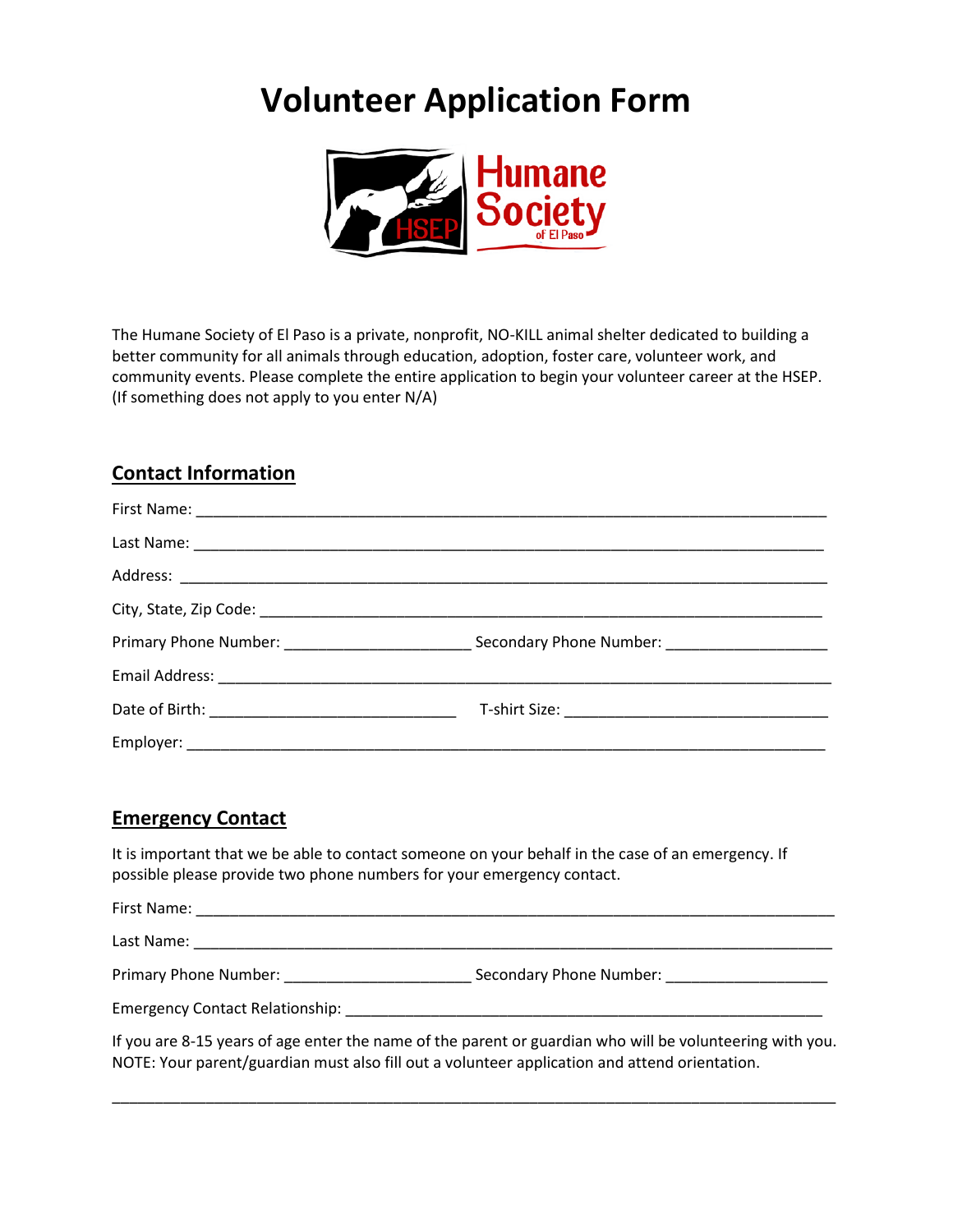## **Reason for Volunteering**

How did you hear about us? \_\_\_\_\_\_\_\_\_\_\_\_\_\_\_\_\_\_\_\_\_\_\_\_\_\_\_\_\_\_\_\_\_\_\_\_\_\_\_\_\_\_\_\_\_\_\_\_\_\_\_\_\_\_\_\_\_\_\_\_\_\_

| Why are you interested in volunteering at the HSEP? |  |
|-----------------------------------------------------|--|
|-----------------------------------------------------|--|

#### **Skills**

Please describe any skills, training, or experience you have that may benefit the HSEP. (Ex. Computer programming, office skills, photography, fundraising experience, etc.) \_\_\_\_\_\_\_\_\_\_\_\_\_\_\_\_\_\_\_\_\_\_\_\_\_\_\_\_

\_\_\_\_\_\_\_\_\_\_\_\_\_\_\_\_\_\_\_\_\_\_\_\_\_\_\_\_\_\_\_\_\_\_\_\_\_\_\_\_\_\_\_\_\_\_\_\_\_\_\_\_\_\_\_\_\_\_\_\_\_\_\_\_\_\_\_\_\_\_\_\_\_\_\_\_\_\_\_\_\_\_\_\_

\_\_\_\_\_\_\_\_\_\_\_\_\_\_\_\_\_\_\_\_\_\_\_\_\_\_\_\_\_\_\_\_\_\_\_\_\_\_\_\_\_\_\_\_\_\_\_\_\_\_\_\_\_\_\_\_\_\_\_\_\_\_\_\_\_\_\_\_\_\_\_\_\_\_\_\_\_\_\_\_\_\_\_\_\_

### **Medical- Disclosure**

Do you have medical conditions or allergies that might limit your physical activity at the HSEP?

#### **Other Disclosure**

Have you ever been convicted or pled guilty to any type of crime or offense other than a minor traffic violation? \_\_\_ YES \_\_\_ NO

\_\_\_\_\_\_\_\_\_\_\_\_\_\_\_\_\_\_\_\_\_\_\_\_\_\_\_\_\_\_\_\_\_\_\_\_\_\_\_\_\_\_\_\_\_\_\_\_\_\_\_\_\_\_\_\_\_\_\_\_\_\_\_\_\_\_\_\_\_\_\_\_\_\_\_\_\_\_\_\_\_\_\_\_\_

If "YES" complete the following: Date:

Place: \_\_\_\_\_\_\_\_\_\_\_\_\_\_\_\_\_\_\_\_\_\_\_\_\_\_\_\_\_\_\_\_\_\_\_\_\_\_\_\_\_\_\_\_\_\_\_\_\_\_\_\_\_\_\_\_\_\_\_\_\_\_\_\_\_\_\_\_\_\_\_\_\_\_\_\_\_\_\_\_

Court: \_\_\_\_\_\_\_\_\_\_\_\_\_\_\_\_\_\_\_\_\_\_\_\_\_\_\_\_\_\_\_\_\_\_ Type of Offense: \_\_\_\_\_\_\_\_\_\_\_\_\_\_\_\_\_\_\_\_\_\_\_\_\_\_\_\_\_\_\_

## **Social Media & Marketing**

Please read through and initial our social media & marketing release:

I understand that public relations are an important part of volunteering at HSEP. On behalf of myself, my heirs, personal representatives, and executors, I hereby allow the HSEP to use any photographs taken of me for use in public relations efforts. I give HSEP the permission to use my name, likeness, and voice in all types of advertising and promotion whether it be on our website, social media, or others. This permission includes photographs, video, audio recordings, and all other forms of media.

Initial: \_\_\_\_\_\_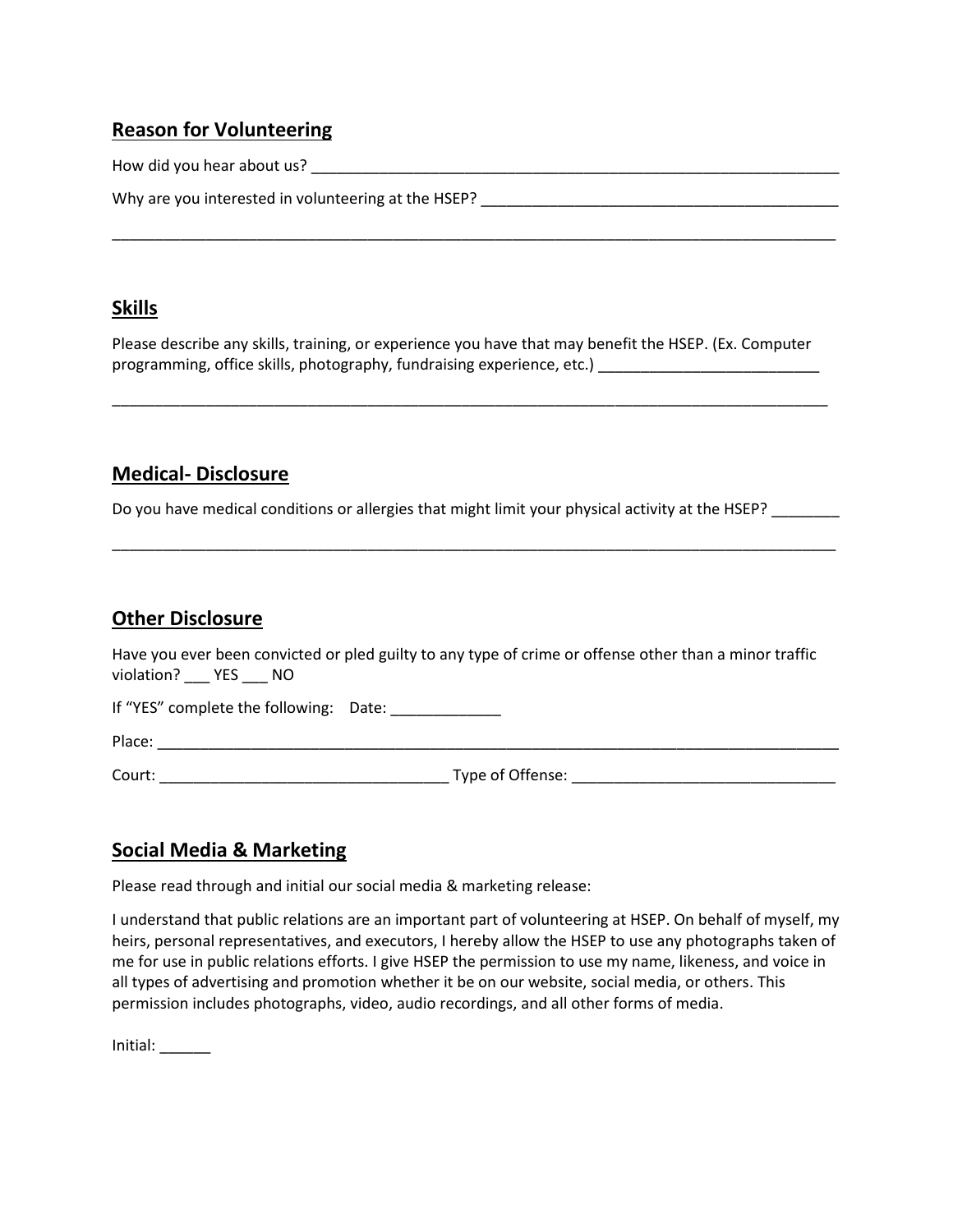## **Risk Agreement**

Please read through and initial our risk agreement:

I understand the risk of injury of volunteering at an animal shelter. I understand, acknowledge, and assume the risks posed by volunteering at the HSEP, that in handling animals and performing other tasks, therein exists a risk of injury including physical harm caused by the animals. On behalf of myself, my heirs, personal representatives, and executors, I hereby release, discharge, indemnify, and hold harmless the HSEP, its agents, servants, and employees from any and all claims, causes of action, or demands of any nature or cause. This includes costs and attorney fees incurred by the HSEP in connection with the same, based on damages or injuries which may be incurred or sustained by me in any way connected with my services for HSEP, including but not limited to illness, animal bites, accidents, or injuries. I also understand that as a volunteer, I am NOT covered by any worker's compensation policies of the HSEP, and assume full responsibility for any and all costs, billings, and debts incurred as a result of medical treatment or services performed to treat injuries or illnesses associated with or occurring during the Volunteer's volunteering at HSEP. I understand that this waiver and release cover my work on HSEP property and with off-site volunteer activities such as adoption or other special events.

Initial: \_\_\_\_\_\_

#### **Volunteer Release**

I, Letter the contract the contract of the contract of the contract of the contract of the contract of the contract of the contract of the contract of the contract of the contract of the contract of the contract of the con Humane Society of El Paso (Herein referred to as HSEP), and in so doing, I agree to comply with all of the rules and regulations established by HSEP along with waivers and release forms above. I understand that failure to do so may result in my immediate termination as a volunteer. As a volunteer, I agree to do my best to represent HSEP to the public in an accurate and professional manner. I agree to comply with the dress code and understand failure to do so will result in being unable to volunteer for the day. I understand that HSEP does not tolerate discrimination or harassment by or to other volunteers or employees of HSEP. I understand that volunteering at HSEP is a privilege, and that my volunteer status may be revoked due to failure to comply with existing terms. I acknowledge that my services are provided strictly on a volunteer basis without pay or compensation of any kind, and without liability of any nature on behalf of the HSEP. All services are to be performed at my own risk. I understand that the HSEP may perform a background check and if I have not indicated on my application of prior conviction, I can be terminated as a volunteer. I also understand that if I am volunteering to fulfill a requirement, it must be approved by the volunteer coordinator. By signing below, I agree that I am participating at my own risk and that I have read the terms and conditions of this release.

Date: \_\_\_\_\_\_\_\_\_\_\_\_\_\_\_\_\_ Volunteer Signature: \_\_\_\_\_\_\_\_\_\_\_\_\_\_\_\_\_\_\_\_\_\_\_\_\_\_\_\_\_\_\_\_\_\_\_